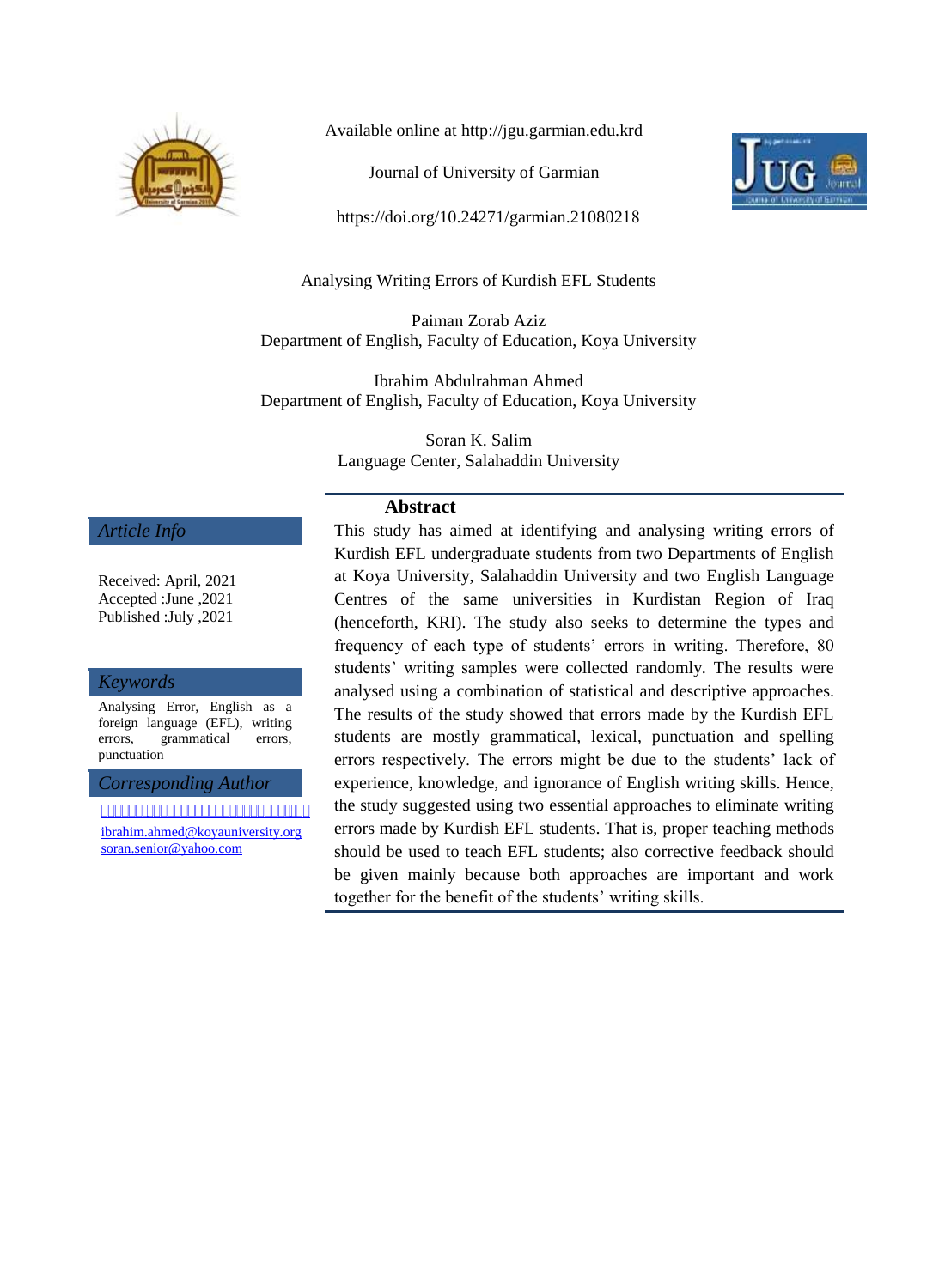# **1. Introduction**

One of the four language skills that students have to acquire and master is writing and this is a skill with which most of the students face many challenges (Ellis, 2008). Also, writing is one way of communicating one"s emotions, feelings, and thoughts whether it is in a first language  $(L1)$ , second language  $(L2)$  or a foreign language (FL). This obliges students to use proper vocabulary, punctuation marks, and spelling with appropriate grammar. Furthermore, students write in order to explain, describe, and narrate classroom and social situations (Brown, 2000). This is essential for students to be competent in writing in the L2/FL, yet it is inevitable to commit errors.

Committing errors is an inevitable consequence with an adverse outcome in language studies (Al-Buainian, 2009). In other words, many teachers and students have different views on what constitutes an error, its attractiveness, and effects are such areas which are highly influenced by errors in the EFL. It can be reinforced by ideas signifying that EFL students are likely to commit errors due to the L1 interference (Beuningen, 2010). Errors in EFL settings are regarded as unavoidable due to overgeneralization unavoidable due to overgeneralization (Bandpay, 2012). Chandler (2003) states that EFL students' errors are likely to occur any time primarily; owing to the use of unsuitable teaching materials and approaches.

According to Corder (1978:63), there is no difference between errors and mistakes since they can be used interchangeably. However, some linguists have tried to distinguish between mistakes made by the native speakers and those of the non-native speakers. Speakers of native languages commit mistakes when they use their language, but when they are being aware of these mistakes, they can easily recognize and correct them. These types of mistakes made by native speakers are called mistakes. Mistakes are unsystematic and are not caused by the ignorance of the system of the first language. But speakers of a foreign language are not aware of their errors. They commit these errors due to lack of adequate knowledge of the system of the language they are learning. These types of mistakes made by the non-natives are called errors. Errors are a systematic deviation from the norms of the language being learned and are caused by

ignorance of the system of the target language (ibid: 260).

Practically, distinguishing errors from mistakes is not always easy. Nonetheless, they are distinguishable. Errors result from lack of knowledge (competence), but mistakes are owing to the demands of performance. Secondly, errors are instances of the learner's language that do not conform to the accepted norms of usage. The learner's effortless selfcorrection is a mistake (Thornbury, 2006:75). The classification of errors is in terms of the language system (pronunciation, vocabularylexical, grammar, or discourse); or according to the way they depart from the norms (omission, addition, mis-selection, misformation, and mis-ordering) (ibid: 75-76). "A slip caused by lack of attention, or speaking too fast, would be a mistake." (ibid: 75).

# **THE PROBLEM OF THE STUDY**

The writing skill, on which the present study focuses, is one of the productive skills in which errors occur. It is one of the difficult skills among all the other language skills. Due to its difficulty, committing errors is something inevitable since it needs students' practicing, skills and strategies to master and come up with a piece of writing free of grammatical, syntactical and morphological errors. Teaching writing skill is a burdening skill on behalf of the teacher on the one hand, and facing students to many of writing difficulties on the other hand. Since writing errors have not been investigated properly, this study hopes to shed light on the issue, to avoid students from such type of errors and let students show better performance.

## **THE AIM OF THE STUDY**

The main aim of the current study is to identify, analyze and classify the different types of writing errors made by Kurdish EFL students as well as the types and frequency of each error committed by the students.

## **ERROR ANALYSIS**

Error analysis (EA), as a model approaching the process of L2 acquisition, dates back to the 1970s, in the wake of contrastive analysis (Corder, 1967). It is a field of research that collects, collates, and explains errors (Thornbury, 2006:76). Conventionally,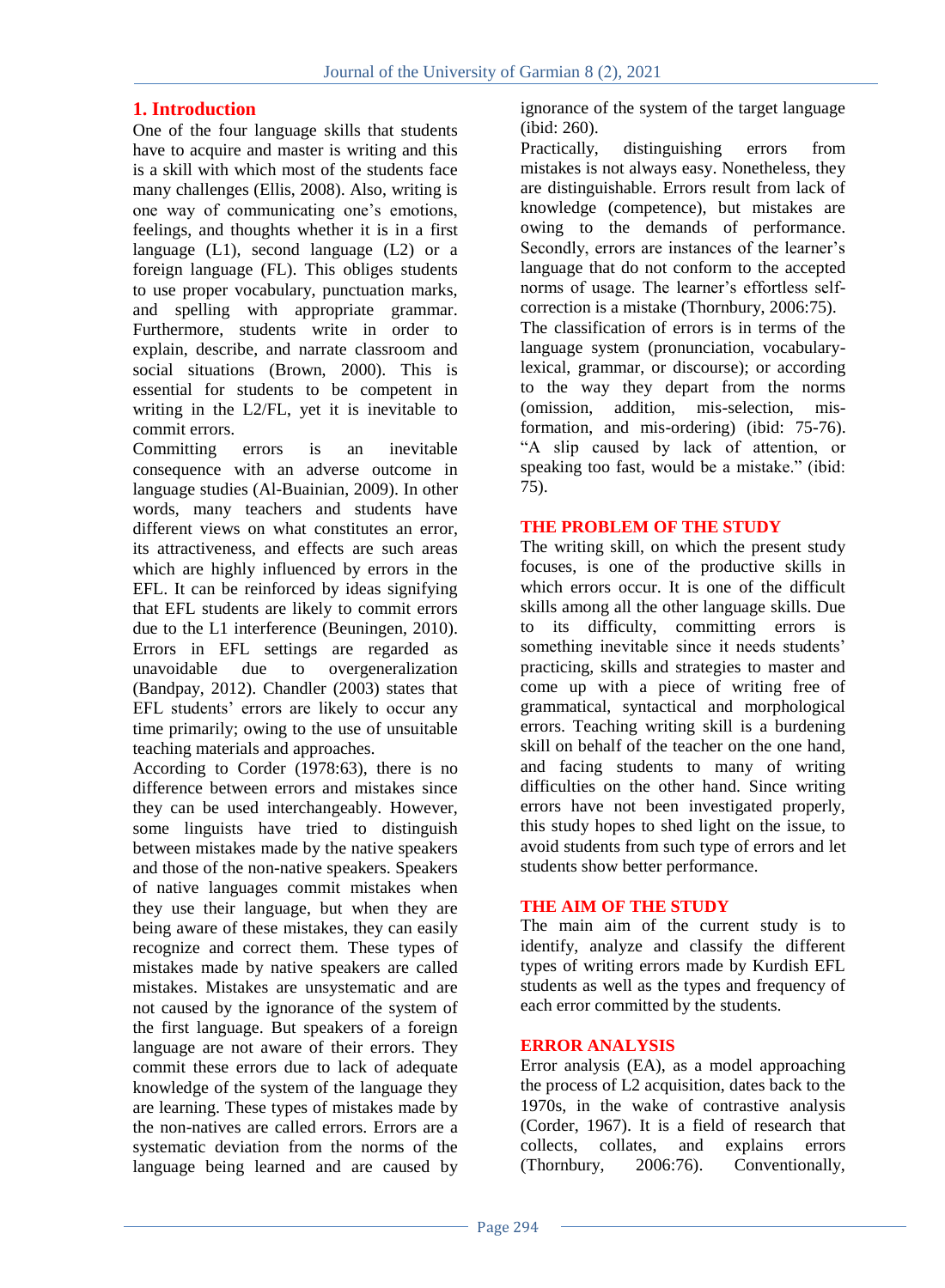learner"s errors were regarded as a hindrance to language learning. Errors are indeed, a necessary part of the learning process (Corder, 1973:10). Error analysis is not a new method to approach the process of learning a new language. The identification of the errors of a learner and their analysis has become a common practice in language teaching and learning (Hartmann and Stork, 1972:78).

Error analysis can be defined as a "technique for identifying, classifying and systematically interpreting the unacceptable forms produced by someone learning a foreign language, using any of the principles and procedures provided by linguistics" (Crystal, 2008:165). Some believe that teachers' study of errors will help them to diagnose the students' errors and learn how to deal with them. It will also lead to create better materials for learners (Ellis, 2008). Others think that errors can be used to gain knowledge about EFL learners" progress and how to improve it (Al-Saudi, 2013).

The target of error analysis is to describe and explain errors made by learners of a foreign language while speaking or writing. This analysis is important on the one hand, for foreign language teachers, textbook writers, course designers, and on the other hand, for the learners themselves. As for teachers, it is important for them to know the difficulties and problems encountered by their students in the course of their learning a new language. Additionally, it reveals the aspects of difficulties where the learners need more explanation and guidance (Etherton, 1977:68). Students may get advantages from error analysis because the teacher may adjust his/her methods of teaching to overcome their difficulties in learning the new language (Nafea"Ayoub, 2006:5).

## **SOURCES OF ERRORS**

Lado (1957:2) focuses on the impact of first language interference in the process of foreign language learning. He states that "when the learners are exposed to the language, they find that some features are easy for them to grasp and others are difficult. Those elements that are similar to their native language will be simple for them, and those elements that are different will be difficult." Since there are many features in English that are not available in Kurdish, Kurdish EFL learners face difficulties in grasping them properly. So, they

make mistakes while using them such as third person singular (s/es), word order, plural nouns after numbers, capitalization, noun adjective order, some tenses, various preposition usage, and some others. In addition to the above points, poor teaching and carelessness of the students also play an important role in the emergence of many errors in their productive skills especially in their writing skill (Nafea"Ayoub, 2006:6).

Overgeneralization is another cause of errors of a pattern or a rule. What makes students to overgeneralize is the irregularity of the English language that results in producing incorrect forms. Occasionally, textbooks of syllabi are set in a way that does not meet the actual needs of the students (Falk, 1978:360, Thornbury, 2006:76). Hence, learners' inadequate knowledge of the foreign language leads to the commitment of many errors by the learners (Falk, 1978:360). Nunan (2001) stated that errors are likely to occur owing to the interference of L1 into L2 structural system. Furthermore, the cause of errors is the concern of error analysis. Developmental errors are those that occur as a natural part of the learning process. Finally, according to (Thornbury, 2006:76) severity of errors is the other causes.

# **PREVIOUS STUDIES**

This section deals with the literature about writing errors committed by EFL students of different nationalities and contexts. All around the globe, numerous studies have been carried out to identify the problems of EFL/ESL students in their writings. However, the number of such studies is a few or not enough in Iraqi Kurdistan"s context in comparison to other nationalities and contexts. The findings of these studies reported that although students study English as an obligatory subject for many years before joining any colleges, universities or technical institutes, only a few of them can show satisfactory performance in their writings.

In his study, Abdullah (2020) examined the type and frequency of the common errors in the writing of EFL students in the KRI, considering the correct use of mechanics of writing, and he also compared the errors made by students in the two groups of male and female Kurdish students. To collect data a composition test was conducted to identify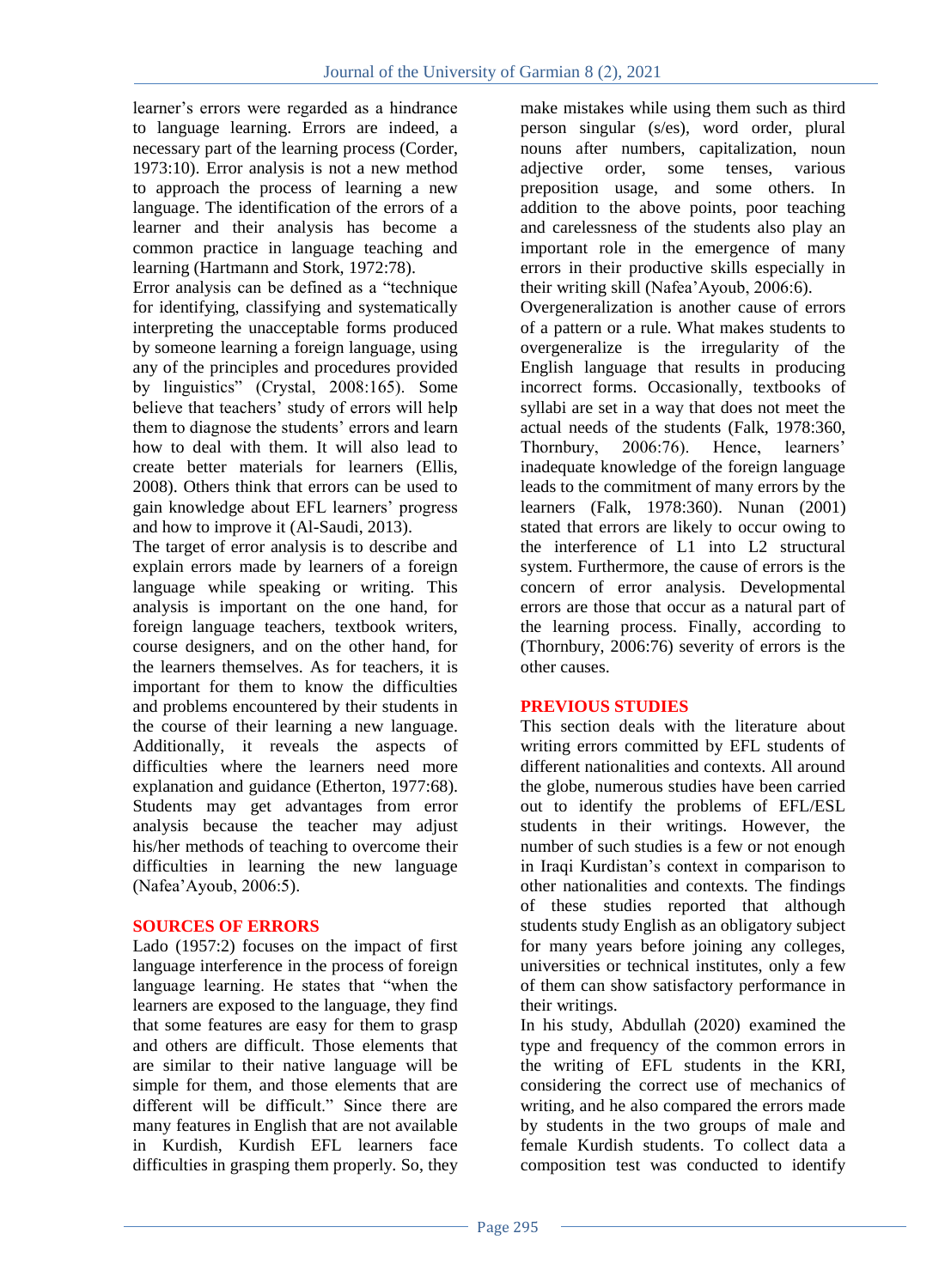errors made by the participants. Generally, the results indicated that the major problems of Kurdish students and the most errors they made were in capitalization (61%), punctuation (88%), and paragraphing (87%). Yet, female students were found to have generally much better performance than the male ones.

The objective of the study by Pouladian, Bagheri and Sadighi (2017) was to examine the kinds, frequency, and sources of writing errors made by adult Iranian EFL students. The sample of the study was 100 Iranian adults, both males and females, at the age ranging from 31 to 52, were selected using convenient sampling at Hormozgan University of Medical Sciences in Bandar Abbas. Based on their previous IELTS band scores ranging from band 4 to band 6, the members are separated into three groups. The results of the study revealed that verb tense was a very common grammatical mistake made by members in all three groups. Also, the male participants made more written errors than their female peers.

The goal of the research by Mahmood (2016) was to identify, describe, analyze, and evaluate writing errors, their causes, and sources, as well as discussing the role of EFL materials and their relation to EFL writing errors. The researcher used a Cambridge Standard Writing Test (CSWT) to examine the writing skills of EFL students from two universities in Kurdistan. The study demonstrated that these particular Kurdish EFL students have serious problems in writing generally, and they have weaknesses leading to errors in grammar, spelling, vocabulary, punctuation and particularly grammar.

The frequency and the types of sentence errors committed by the random choice of 30 subjects under the Accounting Technology Program from the College of Business, Entrepreneurship Accountancy were investigated by Quibol-Catabay (2016). The study showed two main categories of mechanical and structural errors. The most common errors committed by students in the mechanical category were the wrong use of punctuation, verb tense for the grammatical category and the use of sentence fragments. The structural category of errors had a total of 63 which ranked first, grammatical category ranked second with 43 errors and mechanical category ranked third with 31 errors.

Javid and Umer (2014) investigated the important writing tasks, major fields of difficulty in academic writing, factors resulting in these difficulties, and the corrective measures in the Saudi EFL academic setting. They tried to identify gender-based differences for the abovementioned factors and the results of independent-samples t-test did not indicate major differences in the perceptions of both the groups. A 40-item Likert-scale agreedisagree questionnaire was developed and piloted before it was administered to 194 Saudi EFL learners (108 males & 86 females) studying at Taif University. The findings demonstrated that these particular Saudi EFL learners had serious problems in their academic writing due to their weaknesses in using appropriate lexical items, organization of ideas and grammar. The other weaker areas included the wrong use of prepositions, spellings, irregular verbs, articles, punctuation, suffixes, and prefixes.

A study by Sun and Sun (2014) attempted to investigate many common ungrammatical patterns that were found in Chinese EFL learners" free writings. The findings showed the misuse of determiners as the most frequent grammatical errors in Chinese students" writings. The other ungrammatical patterns were Chinese-English expression, tense error, and misuse of prepositions.

Another study by Köroğlu (2014) analyzed Turkish EFL students" grammatical errors in 23 persuasive essays written by 23 Turkish EFL students at Gazi University, in Turkey. The study indicated that participants committed intra-lingual errors, L1 transfer in preposition use, inter-lingual errors especially overgeneralization, ignorance of rule restriction, and incomplete application of rules.

Jung (2013) investigated the kinds of errors students commit more between form-based and meaning-based errors, as well as to examine in which error taxonomies Korean learners frequently make errors. For this end, 264 compositions from 42 participants who were at a Korean university were collected in three studies. Error correction symbols by Harmer (2007) were employed to analyze error types simply and easily. The study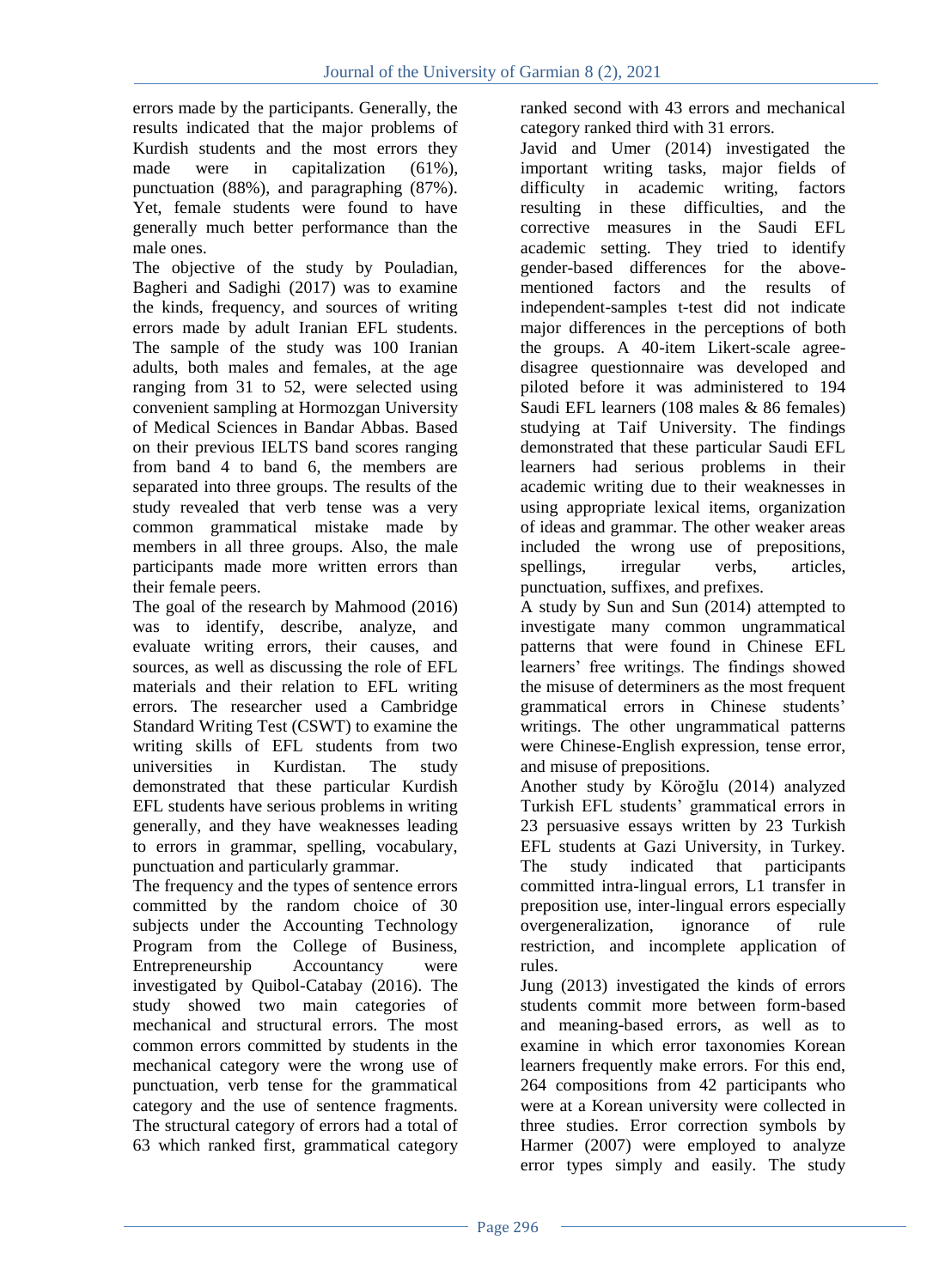revealed that form-based errors (91%) were generally reported much more than the meaning-based errors (9%) by both the teacher's and students' review.

The study by Başöz and Aydın (2011) investigated the grammatical mistakes made by advanced EFL writers in their written products. The sample of the study was 75 students; the data collection tool was a background questionnaire and the paragraphs they wrote. The results showed that advanced EFL students made rare mistakes in the tenses, verbs, adjectives, nouns, adverbs, conjunctions, articles, relative clauses, adverbial clauses, and prepositions.

Another study by Fatah, Al Bajalani and Majeed (2009) was identified the kind of errors students likely to make, the causes of making errors, what can the researchers learn from examining their students' errors in detail, the attitude and policy the researchers should adopt towards errors when they occur. The sample of their study included one hundred samples of student's writings in the first year in the College of Languages and the second year in the College of Education, Departments of English. These samples included descriptive, narrative, argumentative, and expository compositions as monthly exams or assignments during the first semester of the academic year 2003-2004. The errors were divided into syntactic and morphological errors (the forms). The study found that the problem seems to have been ignored, even though teachers face these problems daily, and in a very direct way. When students make mistakes and are corrected, they frequently and quite naturally ask why it is a mistake, that is to say, they are asking for grammatical rules or some sort of logical description of the language they are trying to learn. The errors are the violations according to the English language rules. Nearly all the errors committed by Kurdish learners can be subsumed under two categories: Selectional and transformational errors.

The aim of the research conducted by Nafea"Ayoub (2006) entitled "The Analysis of Errors Made by Iraqi Students in Writing' was to study and then to classify, describe and explain the causes of the most common errors found in the English writings of the students' tests carried out on the first-year students of the College of Arts/Department of English

found the interference of their mother tongue (Arabic Language) in their English writing. It was also found out that a large number of errors were due to the difficulties and irregularities of the English Language itself. The method of teaching was also found to be responsible to a great extent for the students' weakness in English. There were some other factors like inadequacy of time devoted to the teaching, lack of motivation on the part of the students, and the inefficiency of some of the teachers entrusted with the responsibility of teaching the English language.

This paper is unlike the above mentioned studies in literature, aims at investigating a variety of writing errors and the most typical of them made by Kurdish EFL students studying English as a foreign language at two different departments of English at Koya University, Salahaddin University and two English language centers (Bahar Language Centre and Salahadding university Language Centre) in KRI. Though the method adopted to collect data might be similar to some of the studies, what distinguishes this study from the ones cited is that 80 writing samples were taken from participants randomly regardless of taking the gender variation to indicate the differences in the type and frequency of errors. Furthermore, more than one academic institute was involved in carrying out the study.

# **THE SCOPE OF THE STUDY**

The scope of this study is limited to the investigation of types and frequency of writing errors made by Kurdish EFL students in two English departments and two language centres. The types of errors targeted here are: 1. Grammatical i.e., a. Morphological, b. Syntactical, c. Semantic, 2. Paralinguistic errors i.e., a. Punctuation, b. Capitalization, and c. Spelling related errors in writing skill.

## **RESEARCH QUESTIONS**

This study focuses mainly on identifying and analyzing the Kurdish EFL students" errors in English writing. Additionally, the paper tries to find and provide proper answers to the following research questions:

1. What are the main types of writing errors Kurdish EFL students make in their writing?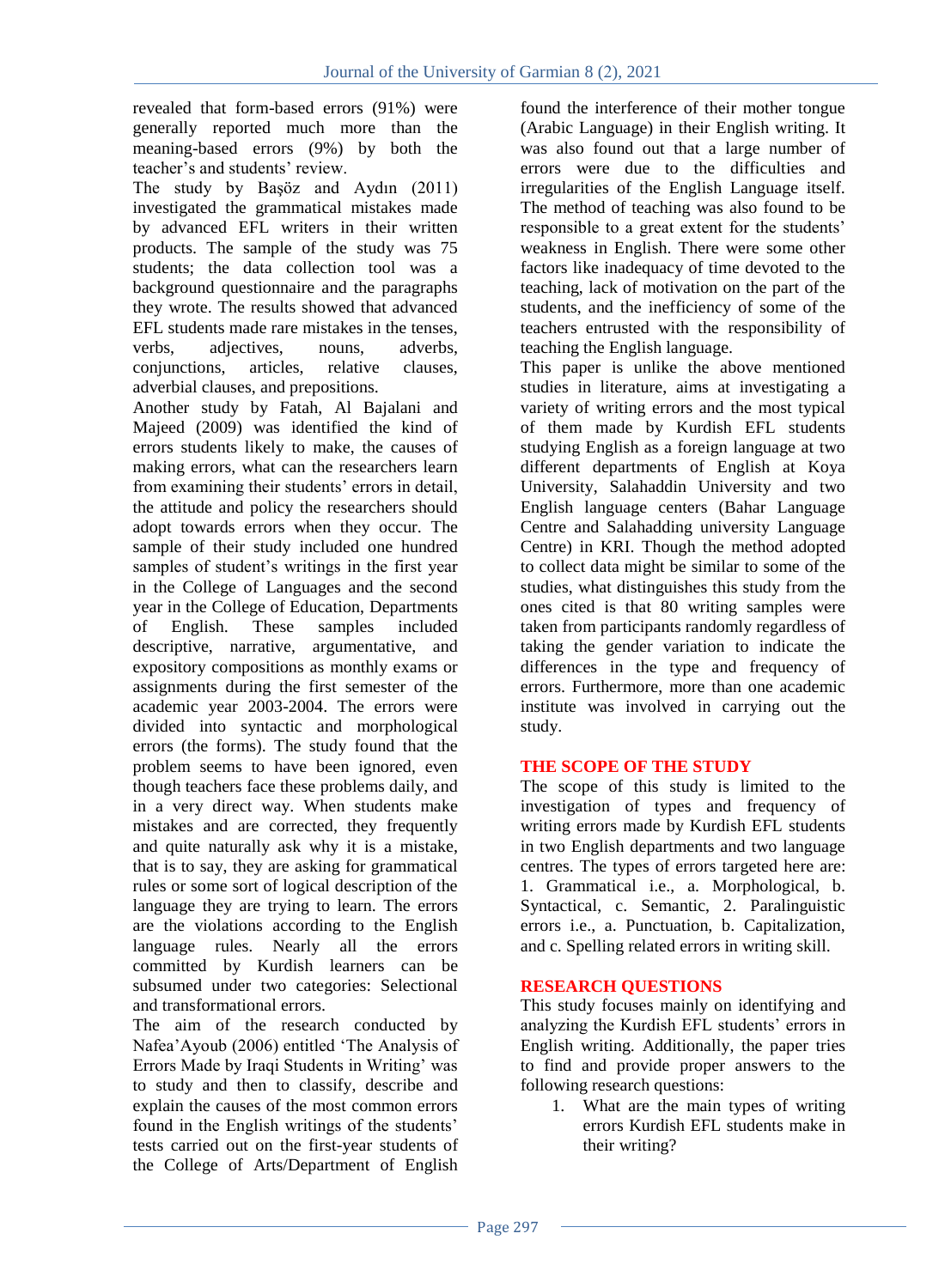- 2. What are the most common English writing errors among Kurdish EFL students?
- 3. Which writing error type has been made more frequently than others by Kurdish EFL students in their writing?

### **SIGNIFICANCE OF THE STUDY**

The study is expected to be of benefit to both EFL students and teachers because the analysis of the students' writing errors can help familiarize both students and teachers to various types and frequencies of writing errors in the writings, individualize instruction for different learning styles. In addition, the suggestions to avoid making such writing errors derived from the writing samples of this study can be helpful for both EFL teachers and students.

### **METHODOLOGY**

To identify and analyze the kinds of Kurdish EFL students' writing errors and the frequency of their occurrence, researchers decided to apply qualitative and quantitative methods. For that aim, 80 written essays of Kurdish EFL students were collected as the required sample data (20 writing samples from each of the four institutions mentioned below) without considering the students' gender as a variable. The written samples were collected equally from the Kurdish students of two different English language departments at Koya University and two English language centers namely Behar English Center Koya University located in Koya and Salahaddin Language Center in Erbil randomly. The written samples collected in four different settings to promote the variability of the data not to compare and contrast students" performance at language centres to the university students.

# **RESEARCH INSTRUMENTS**

The data were randomly derived from the written samples (descriptive and narrative essays) of the students without being informed about their writings which are used for research purposes. The topics of the written samples were various such as: talk about your favourite restaurant, a family picnic, an unforgettable event, write about your favourite journey you have ever had, write about your best childhood experience, to name but a few.

The data were extracted via reading through the students" written sheets. Different types of writing errors were set for the purpose of this study like grammatical, lexical, spelling and punctuation related errors. After collecting the data and reviewing them from written samples of the Kurdish EFL students in four different settings in both semesters of the year 2019- 2020, they were analysed and categorized.

The collected data were analysed and categorized by using frequencies and percentages, and were presented in the form of tables and charts to help the researchers facilitate convenience and effectiveness in both the analysis and examination of the collected data. All the collected written samples were reviewed to find and analyse the errors committed by EFL students and classify them based on the above mentioned types.

#### **DATA ANALYSIS AND DISCUSSION OF FINDINGS**

Answering the first research question about the main types of writing errors Kurdish university students commit in their English writings, it was found out that the errors are categorized into four main types of grammatical, lexical, punctuation and spelling. Below is an overview of these errors that are listed according to their frequency with which they occur. (See Table 1 and Chart 1) This result confirms the study findings of (Mahmood, 2016) that indicated errors in grammar, spelling, vocabulary, punctuation of Kurdish EFL students and (Javid & Umer, 2014) that showed Saudi EFL students" problems in their academic writing due to their weaknesses in using appropriate lexical items, organization of ideas and grammar. The other weaker areas included the wrong use of prepositions, spellings, irregular verbs, articles, punctuation, suffixes, and prefixes. (See Appendix A for 50 sample sentences of the students" various errors made in English writing skills, types and their correction)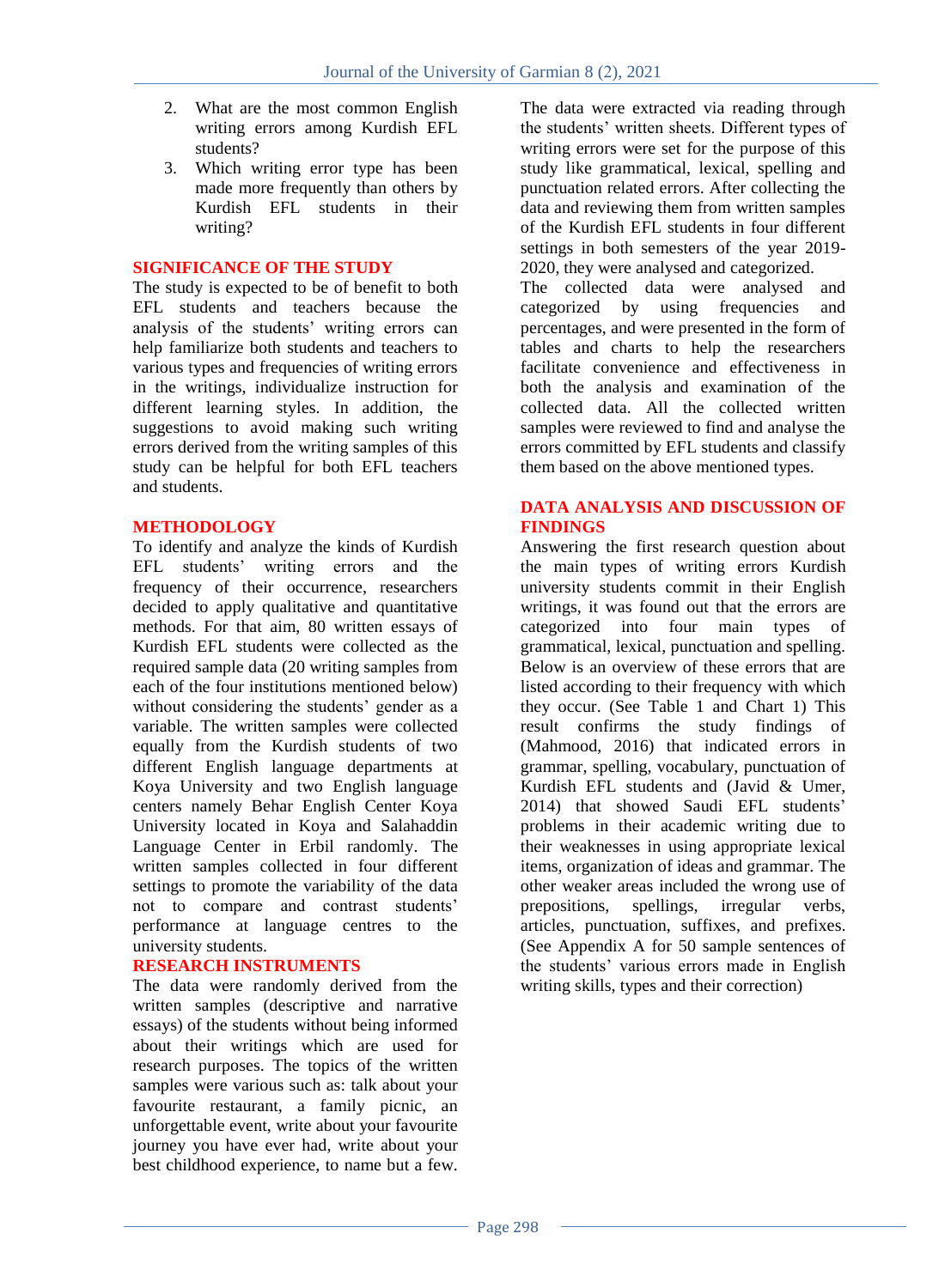| <b>Types</b>  | of Grammatical | Lexical       | <b>Punctuation</b> |                        | <b>Total</b>  |
|---------------|----------------|---------------|--------------------|------------------------|---------------|
| <b>Errors</b> | <b>Errors</b>  | <b>Errors</b> | <b>Errors</b>      | <b>Spelling Errors</b> | <b>Errors</b> |
| No.           | 423            | 240           |                    | 86                     | 849           |
|               |                |               | 100                |                        |               |

Table 1: Overall Main Error Types

In Table 1, it can be noticed that out of 80 text samples, 320 sentences were found with errors, 849 errors were made throughout the whole sentences. Grammatical errors scored the highest percentage compared to other types of errors with 423 (that is just approximately 50% of) errors which was the most frequent one. This is followed by lexical errors with 240 (28%) errors and then punctuation errors with 100 (12%). The least type of occurred errors was spelling with only 86 (10%).



**Chart 1: Main Error Types**

The sub-categories of all the four main types of writing errors Kurdish university students commit are shown in Table 2.

| W.V.<br>$\mathbf{T}$ | $S-V$<br>A | Art. | Prep. | Pronou<br>n | W.O | M.W. | W.W<br>$\bullet$ | Word<br>formatio<br>n | Sing.<br>/plur<br>al | Info<br>$\bullet$ | <b>Spel</b><br>ling | Cap<br>ital. | <b>Ot</b><br>her<br>Pu<br>nc. | Sp<br>ace |
|----------------------|------------|------|-------|-------------|-----|------|------------------|-----------------------|----------------------|-------------------|---------------------|--------------|-------------------------------|-----------|
| $\vert$ 117          | 22         | 62   | 94    | 28          | 29  | 71   | 141              | 31                    | 55                   | 13                | 86                  | 50           | 29                            | 21        |

**Table 2: Overview of Errors and their Frequency**

# **ERRORS FOR ALL CATEGORIES ACCORDING TO THEIR FREQUENCY**

The errors for all taxonomies based on their frequency are listed as: Tense errors; for instance, Wrong verb tense, subject-verb agreement, articles, prepositions, pronoun inconsistency, word order, missing words, using wrong words (unfit words), word formation, singular/plural markers, informality, spelling, capitalizations, other punctuations and spacing (analyzed at word, sentence and paragraph levels of the written essays). (See Appendix B for the abbreviations used for each error type) This result confirms the result of Abdullah (2020) in which the errors of capitalization, punctuation were identified. Moreover, it confirms the findings of the study conducted by (Quibol-Catabay, 2016). Also, it supports the findings of Başöz and Aydın, (2011) that the participants had almost all the components of grammatical errors. The reason behind the frequent grammatical errors could be the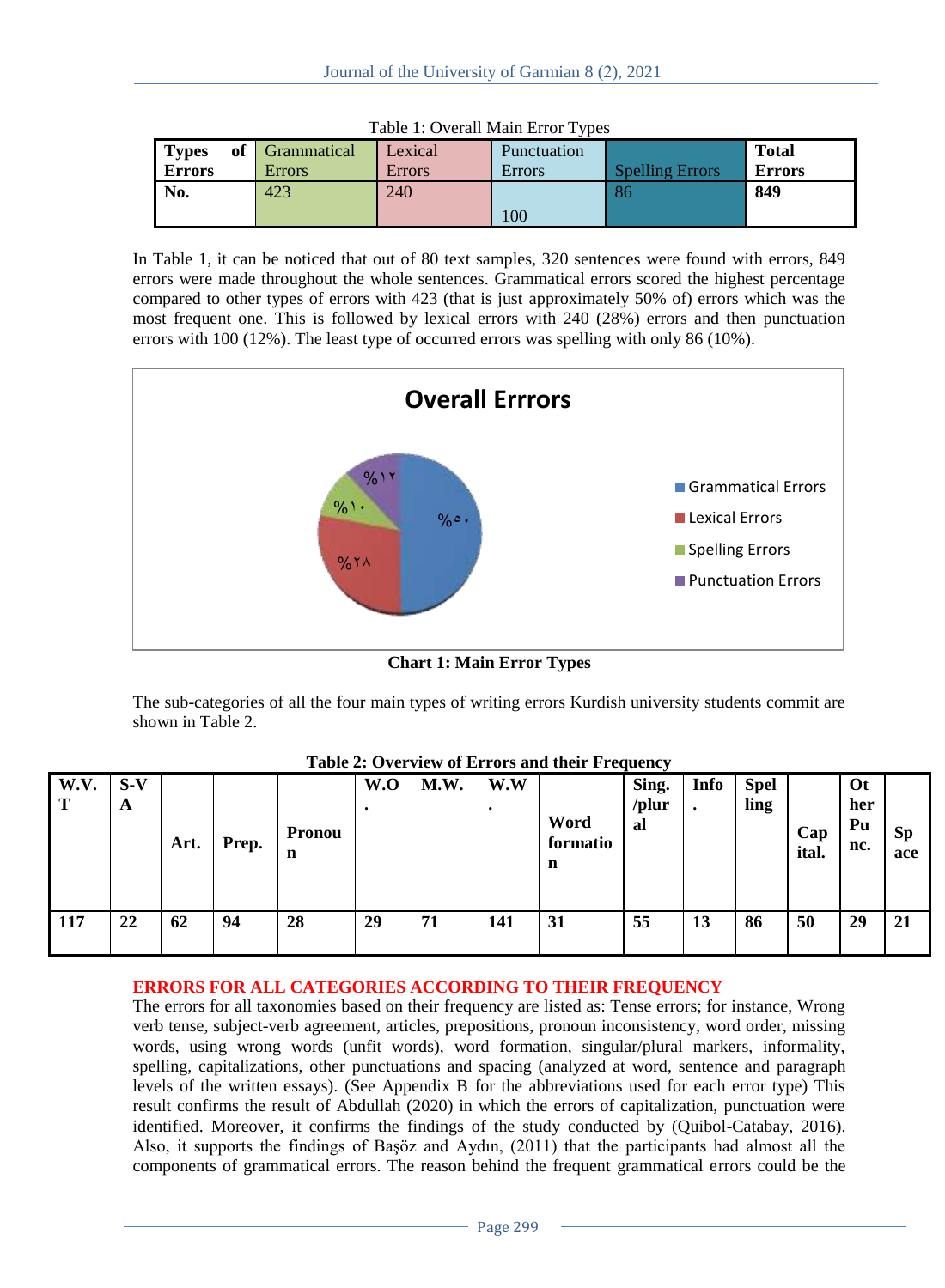difficulty for Kurdish students to master its sub-categories. This is because English is an SVO language, while Kurdish is SOV. To state more, based on the researchers' observation of the Kurdish EFL written samples, students literally translate from their L1 (Kurdish) into English while they write. This makes a huge problem in expressing themselves correctly and more academically.



#### **Chart 2: Sub-Types of Errors**

To answer the second research question which is about the most common English writing errors among Kurdish EFL students, it could be said that grammatical errors are the first and foremost common English writing errors among Kurdish EFL students.

#### **GRAMMATICAL ERRORS IN WRITING**

The grammatical errors are listed as follows: Wrong verb tense 28%, subject-verb agreement 5%, articles 15%, displaced (misplaced) or misused of prepositions 22%, pronouns 6%, wrong order 7%, and missing words 17%. The classification of grammatical errors in the essays written by the participants is illustrated in Chart 3.



**Chart 3: Grammatical Errors**

#### **LEXICAL ERRORS**

The lexical errors committed by students in their writings along with their frequency are the second most common type of error. The wrong word is 59%, word formation 13%, singular and plural 23%,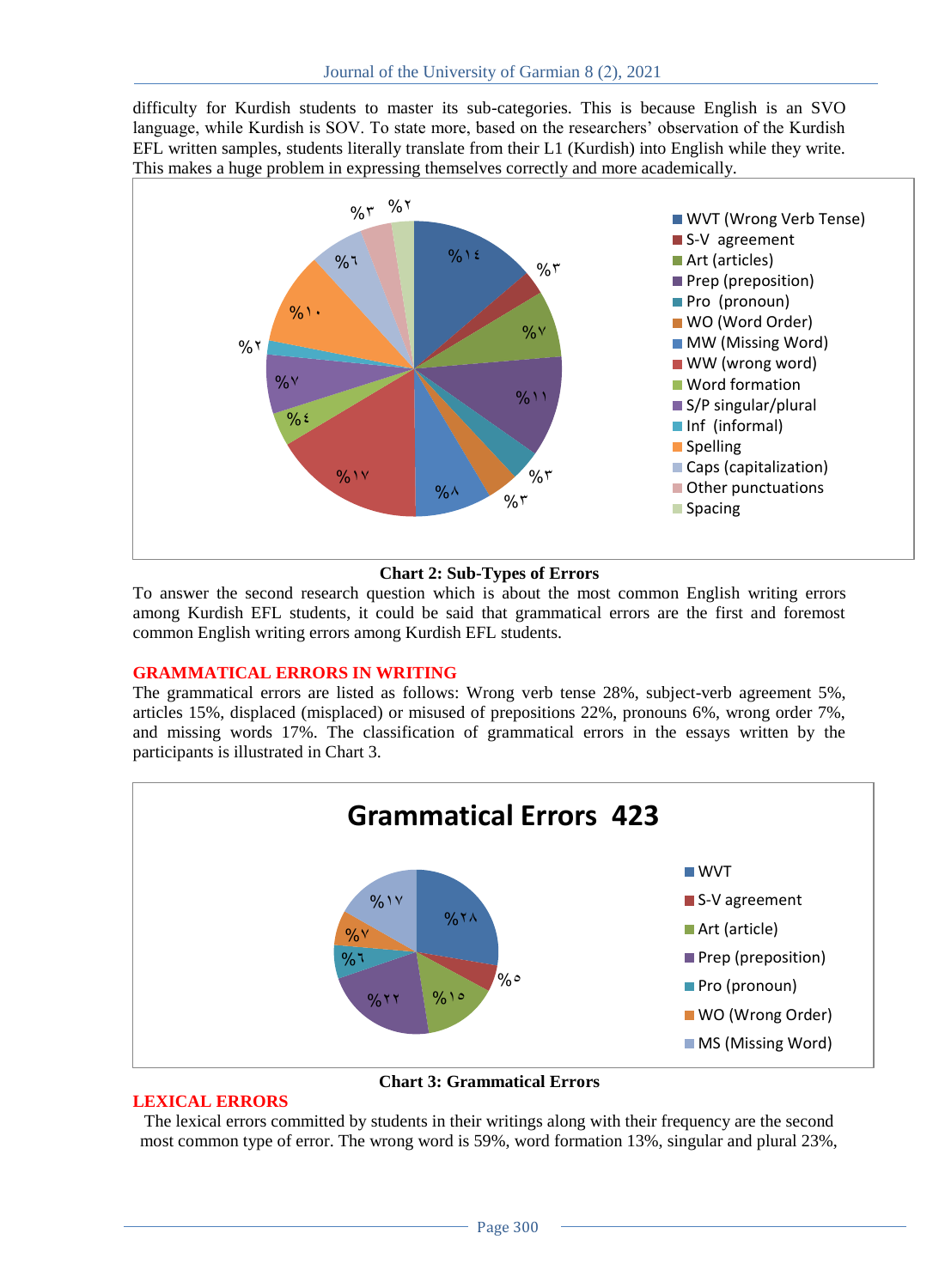and informal 5% as shown in Chart 4. The second dominant and frequently committed error by Kurdish students is in the use of vocabulary.



**Chart 4: Lexical Errors**

### **PUNCTUATION ERRORS**

The type and frequency of the punctuation marks (mechanics) are listed in order and as follows: capitalizations 50%, other punctuations 29%, and spacing 21% as indicated in Chart 5.



**Chart 5: Punctuation Errors**

#### **SPELLING**

The spelling error comes fourth among the main types of writing errors. The type, number and frequency are 86 in the writings of the participants.

#### **CONCLUSIONS**

The results show that the students" most common errors are in grammar, vocabulary, punctuation and spelling respectively. This can be due to the students" mother tongue (Kurdish) noticeable influence on their L2 as they literally translate while they write. This confirmed the evidence presented in the literature and the recent studies conducted in the last decade. Hence, one of the influences of making errors in students" writing is the influence of Kurdish language interference in EFL learning. Therefore, language teachers need to be aware of the transfer and interference of the students" mother tongue language. This study concludes that it is true that teachers teach grammar and vocabulary at all stages, but they might not focus on the grammar and vocabulary thoroughly, efficiently, and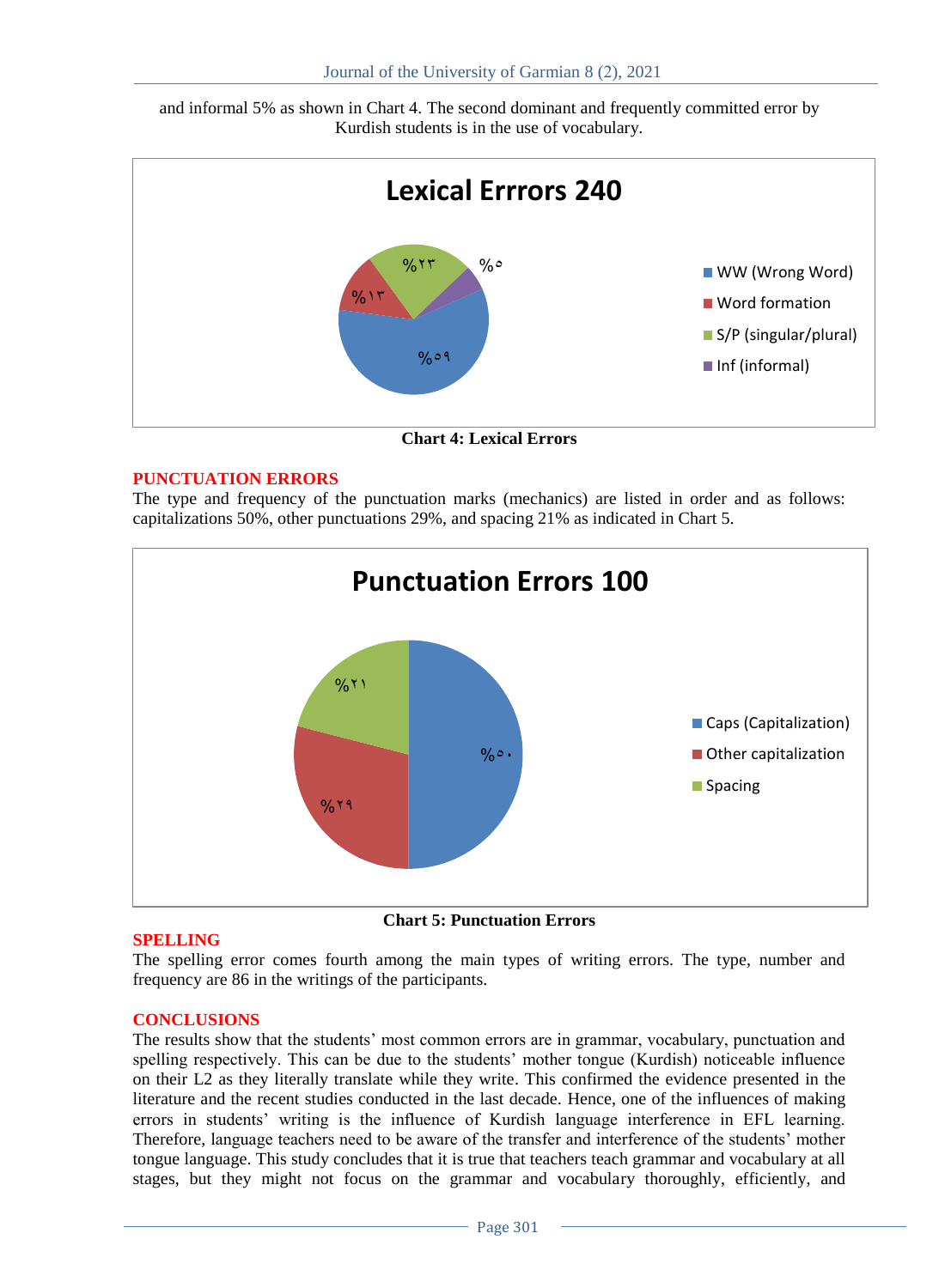adequately in syllabus. Therefore, more effort and attention is required to concentrate on students' grammatical, lexical, punctuation and spelling errors and teaching them in a way to be eliminated. Furthermore, in the light of the results, it has been found that the sources of errors are due to the students" lack of English language experience, knowledge, ignorance of English writing skills, violating language rules, carelessness and first language interference without considering the distinctive features of L2 rules.

#### **SUGGESTION FOR FURTHER RESEARCH**

The future research on similar topic may work on extensive data collection in various universities and language centres in Kurdistan Region; differentiate between male and female students' performance in their writing skill as well as compare and contrast the errors made by Kurdish EFL learners at universities with the ones at English language centres.

#### **RECOMMENDATIONS**

There are several recommendations that can be put forward:

- 1. Curriculum designers and decision makers and lecturers have to give priority to grammatical structures and lexical items in the process of instruction.
- 2. It is crucial that researchers give direct or indirect feedback (correction) on their students" writings.
- 3. Universities and educational institutions in KRI can expand the sample as well as apply other possible types of research methods such as questionnaires, interviews, and case studies. This will give a better understanding of the learners' progress in their L2.
- 4. Additional research should tackle the feedback skills especially students" L2 written products.
- 5. There are some explicit methods for language teachers to rectify students" errors. One way to indicate the impact of the L1 on the students' learning of English is to collect those errors and ask the students to analyse them and ask students if they could correct.

#### **REFERENCES**

Abdullah, K. N. (2020). Kurdish Students' Writing Problems on the Mechanics of English as a Foreign Language. *International Journal of Research and Analytical Reviews, 7(2),* 698-712.

Al-Buainian, H. (2009). Students' writing errors in ESL: A case study. Department of English and Modern European Languages. *The Journal of Education Department, 19(1),* 1-37.

Al-Saudi, J. (2013). Error analysis and spelling mistakes of EFL learners at Tafila Technical University: A case study. Frontiers of Language and Teaching, 4, 99- 107.

Bandpay, A. B. (2012). A survey on the impact of L1 grammar negative transfer on L2 writing skill in Iranian EFL sudents in Rudsar city. *The Iranian EFL Journal, 8(6)*, 204-226.

Başöz, T. & Aydın, S. (2011). An Analysis of the Grammatical Mistakes made by Advanced EFL Writers. *E-Journal of New World Sciences Academy Humanities, 6(2),* 296-306.

Beuningen, C. V. (2010). Corrective feedback in L2 writing: Theoretical perspectives, empirical insights, and future directions. *International Journal of English Studies, 10(2),* 1- 27.

Brown, D. (2000). Principles of Language Learning and Teaching, 4th ed. New York: Longman.

Corder, S. P. (1978).Error analysis interlanguage and second Language acquisition. *Language Teaching & Linguistics: Surveys, 6*(4), 63-300.

Chandler, J. (2003). The efficiency of various kinds of error feedback for improvement in the accuracy and fluency of student writing. *Journal of Second Language Writing*, 12(3), 83-90.

Corder, S. P. (1967). The Significance of Learners' Errors. *International Review of Applied linguistics,5*(4), 5-13.

*……..…..........* (1973) Introducing Applied Linguistics. Harmondsworh: Penguin Books.

Crystal, D. (2008). A dictionary of linguistics and phonetics. (6<sup>th</sup> ed.). Oxford: Blackwell Publishing.

Ellis, R. (2008). The study of second language acquisition. ( $2<sup>nd</sup>$  ed.). Oxford: Oxford University Press.

Etherton, A. R. B. (1977). Error analysis: Problems and procedures. *English Language Teaching Journal, 32*(1), 67-78.

Falk, J. S. (1978). Linguistics and Language. New York: John Wiley and Sons.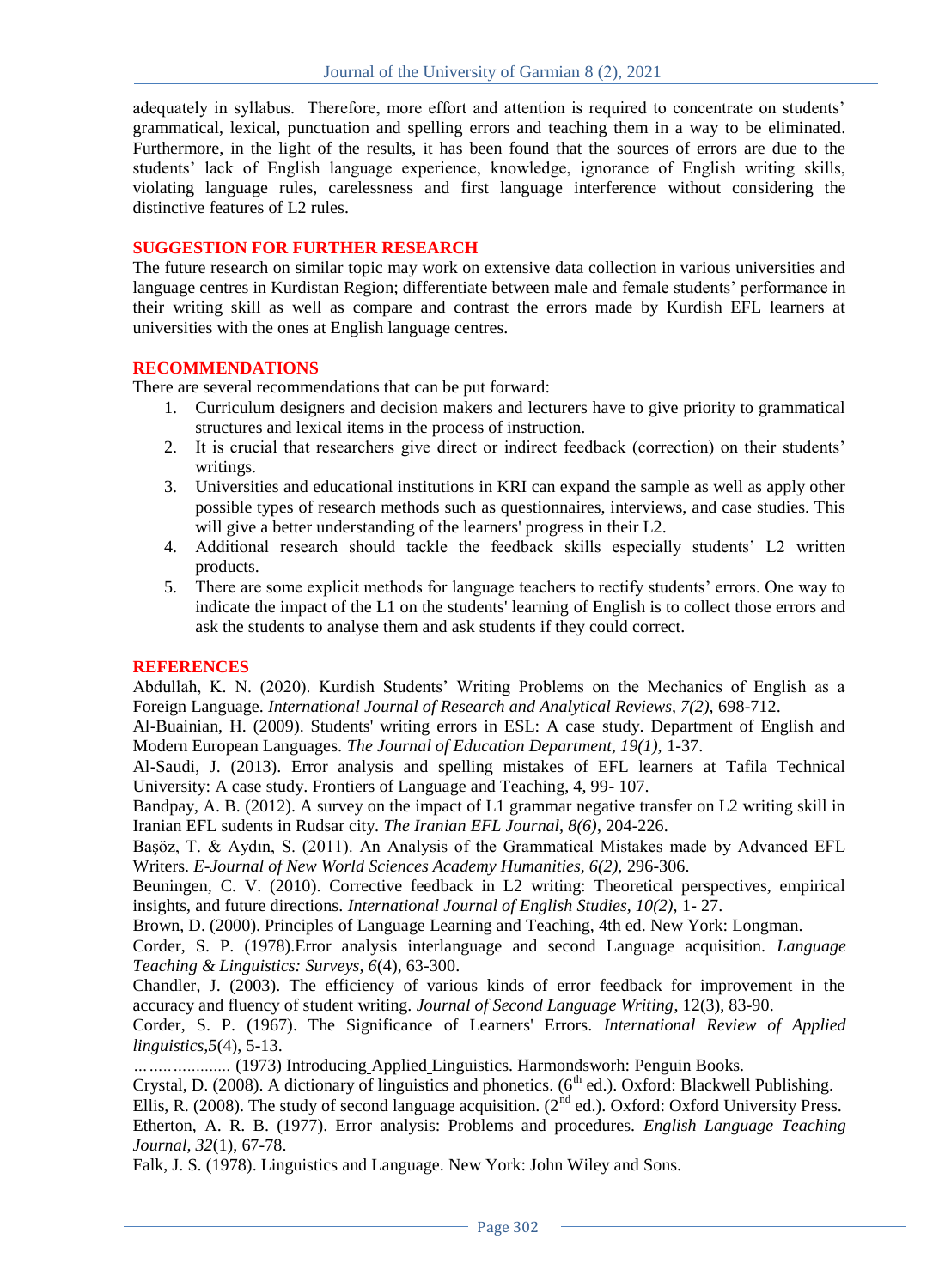Fatah, M. M., Al Bajalani, F. R. H. & Majeed, S. H. (2009). Error Analysis of Kurdish Learners of English at the University Level and their Pedagogical Implications. *Zanco Journal for Human Sciences, 42,* 25-40.

Harmer, J. (2007). The practice of English language teaching. Harlow. England: Pearson Education.

Hartmann, R. R. K. & Stork, F. C. (1972). Dictionary of Language and Linguistics. London: Applied Science Publishers.

Javid, Ch. Z. & Umer, M. (2014). Saudi EFL Learners" Writing Problems: A Move Toward Solution. Proceeding of the Global Summit on Education GSE 2014 (E- ISBN 978-967-11768 5-6) 4-5, Kuala Lumpur, Malaysia. Organized by WorldConferences.net, 164-180.

Jung, Mi-Young (2013). Types of errors in college students" L2 writing in EFL environments. *Journal of Pan Pacific Association of Applied Linguistics, 17*(2), 123-140.

Köroğlu Z., Ç. (2014). An Analysis on Grammatical Errors of Turkish EFL Students" Written Texts. *Turkish Studies-International Periodical for the Languages, Literature and History of Turkish or Turks, 9(12),*101-111.

Lado, R. (1957). Linguistics across Culture. The University of Michigan Press.

Mahmood, D. K. (2016). An Evaluation of Writing Skills of EFL Learners in Kurdistan Region of Iraq. *International Journal of Language and Linguistics.* 4(1), 14-24. doi:10.11648/j.ijll.20160401.13 Nafea"Ayoub, H. (2006). The analysis of errors made by Iraqi students in writing. *Journal of the College of Languages (JCL) Mağalla*ẗ *kulliyya*ẗ *al-luġāt, (15),* 1-16.

Nunan, D. (2001). Second Language Acquisition. In R. Carter & D. Nunan (Eds.), *The Cambridge Guide to Teaching English to Speakers of Other Languages* (pp. 87-92), Cambridge: Cambridge University Press. https://doi.org/10.1017/CBO9780511667206.013

Pouladian, N., Bagheri, M. S. & Sadighi, F. (2017). An Analysis of Errors in Writing Skill of Adult Iranian EFL Learners Preparing for the IELTS. *International Journal of English Linguistics, 7(3),* 85- 96. doi:10.5539/ijel.v7n3p85

Quibol-Catabay, M. (2016). Error analysis on students" writing. *International Journal of Advanced Research in Management and Social Sciences*, *5(1),* 131-148.

Sun, X. & Sun, X. (2014). Ungrammatical Patterns in Chinese EFL Learners" Free Writing. *English Language Teaching, 7(3),* 167-183. doi:10.5539/elt.v7n3p176

Thornbury, S. (2006). *An A-Z of ELT*. Oxford: Macmillan.

| N <sub>0</sub>          | different<br>writing<br><b>Sentences</b><br>with       | <b>Types of Errors</b>                                             | <b>Corrected sentences</b>                                  |
|-------------------------|--------------------------------------------------------|--------------------------------------------------------------------|-------------------------------------------------------------|
|                         | errors                                                 |                                                                    |                                                             |
| 1                       | people they are very happy                             | Grammatical error/pronoun                                          | People are very happy.                                      |
| $\mathbf{2}$            | Some people doesn't accept that.                       | Grammatical<br>S.V.<br>error/<br>agreement                         | Some people do not accept that.                             |
| 3                       | I hope go back to that days.                           | missing<br>Grammatical<br>error/<br>word, plural demonstrative     | I wish I could go back to those<br>days.                    |
| $\overline{\mathbf{4}}$ | Not hearing those people who say you<br>can't success. | Grammatical error/negation<br>Lexical error/wrong word             | Don't listen to those people who<br>say you cannot succeed. |
| 5                       | Give the <u>meats</u> to poor people.                  | Grammatical<br>error/<br>uncountable noun                          | Give meat to poor people.                                   |
| 6                       | The people wear anew clothes.                          | misusing<br>Grammatical error/<br>definite and indefinite articles | People wear new clothes.                                    |
| 7                       | Some of people maked of party in a                     | Grammatical error/preposition<br>Lexical error/word formation      | Some people held a party in a                               |
|                         | house.                                                 |                                                                    | house.                                                      |
| 8                       | They didn't maked a party                              | Lexical error/word formation                                       | They didn't hold a part.                                    |
| $\boldsymbol{9}$        | <u>. But now aday</u> they <u>maked aparty</u> .       | Punctuation/capitalization<br>Spelling error, wrong word           | , but nowadays they hold a party.                           |

# **APPENDIX A**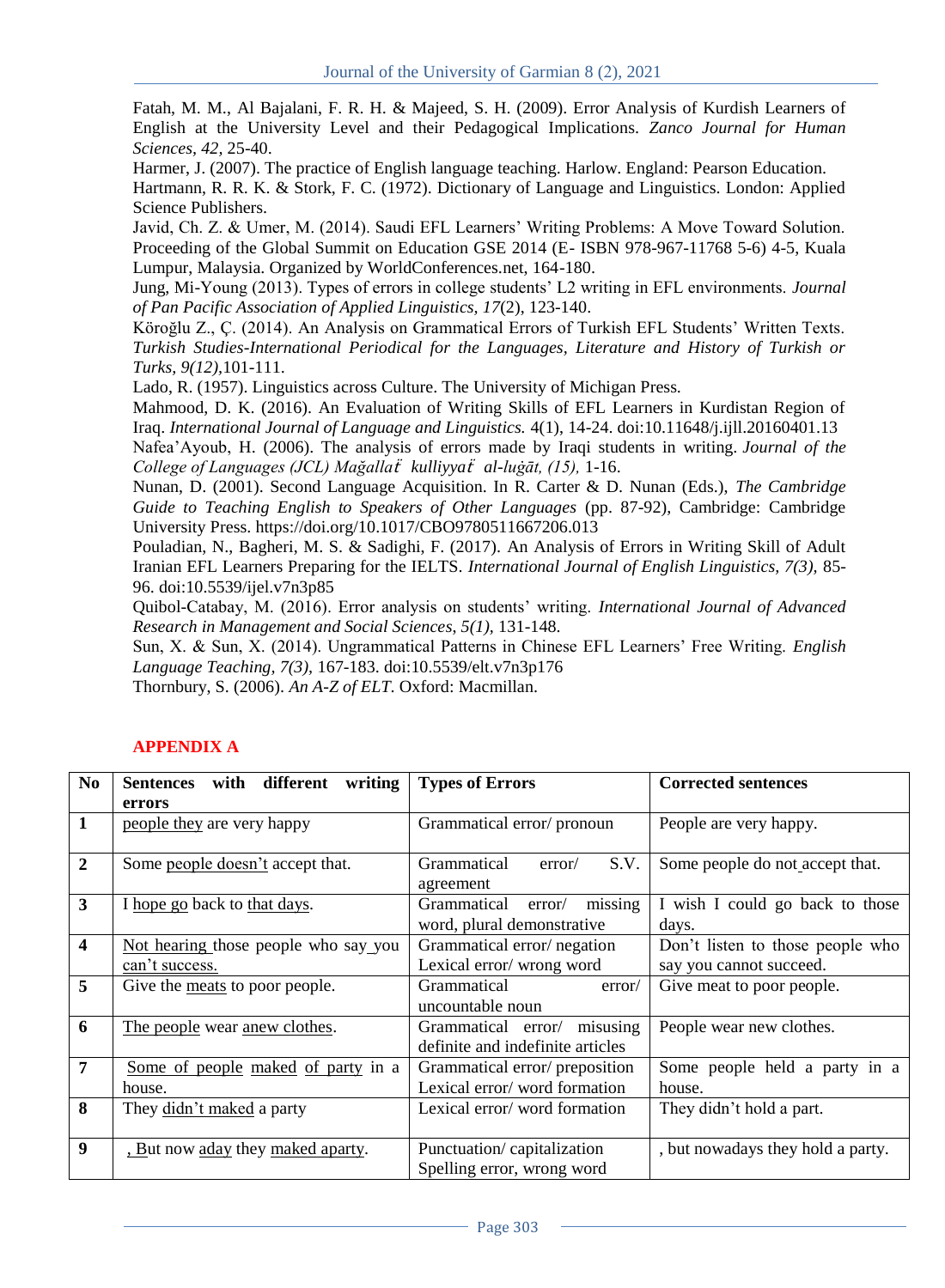| 10 | . And makes them felling happy and        | Punctuation/capitalization       | , and it makes them feel happy     |
|----|-------------------------------------------|----------------------------------|------------------------------------|
|    |                                           |                                  |                                    |
|    | <u>funy</u>                               | Lexical error/ wrong word.       | and funny.                         |
|    |                                           | spelling                         |                                    |
| 11 | My son is a fun of Meci.                  | Lexical error/ wrong word,       | My son is a fan of Messy.          |
|    |                                           | spelling                         |                                    |
| 12 | All time I like Bercelona.                | Lexical error/wrong word         | I always like Barcelona.           |
|    |                                           |                                  |                                    |
|    |                                           |                                  |                                    |
| 13 | I went to with my family last week.       | Lexical error/wrong word         | I went out with my family last     |
|    |                                           |                                  | week.                              |
|    |                                           |                                  |                                    |
|    |                                           |                                  |                                    |
| 14 | The foods in the restaurant was           | Lexical<br>uncountable<br>error/ | The food in the restaurant was     |
|    | delitious.                                | noun                             | delicious.                         |
|    |                                           | Spelling error                   |                                    |
|    |                                           |                                  |                                    |
|    |                                           |                                  |                                    |
|    |                                           |                                  |                                    |
| 15 | I enjed them very much.                   | Spelling error                   | I enjoyed them very much.          |
|    |                                           |                                  |                                    |
|    |                                           |                                  |                                    |
|    |                                           |                                  |                                    |
| 16 | For desert, I had orange, melon and       | Spelling errors                  | For desserts, I had orange, melon, |
|    | chery.                                    |                                  | and cherry.                        |
|    |                                           |                                  |                                    |
|    |                                           |                                  |                                    |
|    |                                           |                                  |                                    |
|    |                                           |                                  |                                    |
|    |                                           |                                  |                                    |
| 17 | Finally I consider that as a worst day in | Punctuation,                     | Finally, I consider that as the    |
|    | my life.                                  | Lexical error/wrong word         | worst day in my life.              |
|    |                                           |                                  |                                    |
|    |                                           |                                  |                                    |
|    |                                           |                                  |                                    |
|    |                                           |                                  |                                    |
| 18 | <i>i</i> excercise in the home.           | grammatical error/<br>Spelling,  | I exercise in at home.             |
|    |                                           |                                  |                                    |
|    |                                           | prep.                            |                                    |
|    |                                           |                                  |                                    |
| 19 | Usually we goes to the walk.              | Grammatical error/word order,    | We usually take a walk.            |
|    |                                           | S.V agreement                    |                                    |
|    |                                           |                                  |                                    |
|    |                                           |                                  |                                    |
|    |                                           |                                  |                                    |
|    |                                           |                                  |                                    |
| 20 | We have many type of novel.               | informal,<br>Lexical<br>error/   | There are many types of novel      |
|    |                                           | singular/plural                  |                                    |
|    |                                           |                                  |                                    |
|    |                                           |                                  |                                    |
|    |                                           |                                  |                                    |
|    |                                           |                                  |                                    |
|    |                                           |                                  |                                    |
| 21 | I always return to home at 2 pm.          | Lexical error/wrong word         | I always return home at 2 pm.      |
|    |                                           |                                  |                                    |
|    |                                           |                                  |                                    |
|    |                                           |                                  |                                    |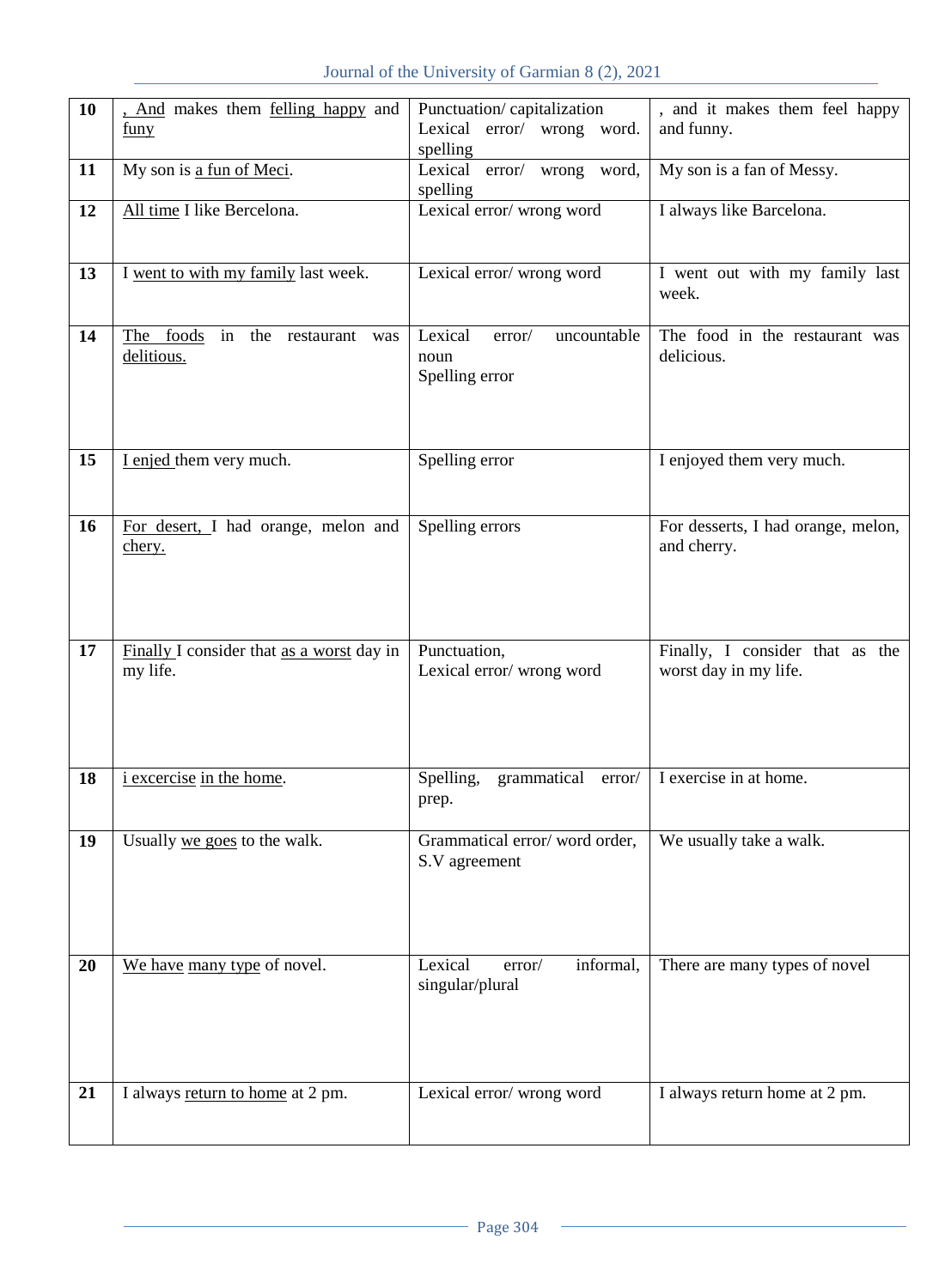| 22 | I study english at Night.                         | Spelling error, capitalization                                               | I study English at night.                                |
|----|---------------------------------------------------|------------------------------------------------------------------------------|----------------------------------------------------------|
| 23 | I exercise some activates in the week.            | Spelling error, lexical error/                                               | I exercise some activities in the                        |
|    |                                                   | wrong word                                                                   | week.                                                    |
|    |                                                   |                                                                              |                                                          |
| 24 | Once time in the week.                            | Lexical error/wrong word                                                     | Once in the week,                                        |
|    |                                                   |                                                                              |                                                          |
| 25 | It is all makes you stress.                       | Grammatical error/wrong tense                                                | It makes you stressed                                    |
| 26 | I wanna talked about the worse day.               | Lexical<br>informal,<br>error/<br>spelling<br>grammatical<br>error,          | I want to talk about the worst<br>day                    |
|    |                                                   | error/tense                                                                  |                                                          |
|    |                                                   |                                                                              |                                                          |
| 27 | They are easy a helps you stay fit.               | Lexical error/wrong word                                                     | They are easy and helps you stay<br>fit                  |
| 28 | Mahibad is a very interesting in iran.            | Grammatical<br>error/<br>missing<br>word, spelling error                     | Mihabad is a very interesting city<br>in Iran            |
|    |                                                   |                                                                              |                                                          |
|    |                                                   |                                                                              |                                                          |
| 29 | People in Mahibed they are Kurdish<br>nationtity. | Grammatical error/ pronoun,<br>spelling error                                | People in Mihabad are Kurds                              |
|    |                                                   |                                                                              |                                                          |
|    |                                                   |                                                                              |                                                          |
| 30 | At the first I feel bad.                          | Grammatical error/ misusing   At first, I felt bad.<br>article, Punctuation, |                                                          |
|    |                                                   |                                                                              |                                                          |
|    |                                                   | Grammatical error/word order                                                 | My favourite city is Akre.                               |
| 31 | My favourite's city Akre.                         |                                                                              |                                                          |
| 32 | I have another hobby working with my<br>mother.   | missing<br>Grammatical<br>error/<br>words                                    | I have another hobby which is<br>working with my mother. |
|    |                                                   |                                                                              |                                                          |
|    |                                                   |                                                                              |                                                          |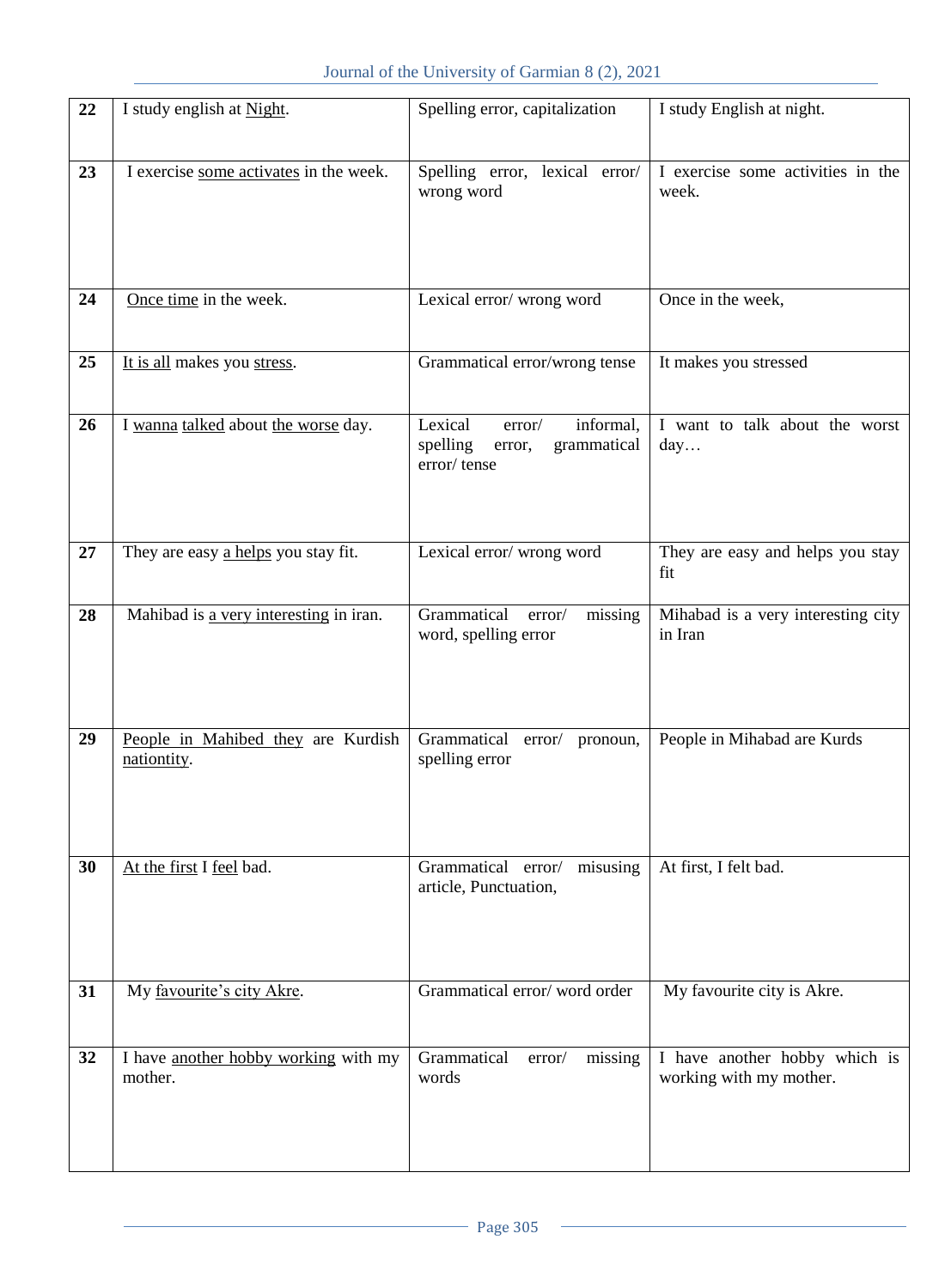| 33 | I like making dessert it was<br><b>SO</b><br>enjoyabll. | Grammatical error/<br>missing<br>word, spelling error                          | I like making desserts as it was so<br>enjoyable. |
|----|---------------------------------------------------------|--------------------------------------------------------------------------------|---------------------------------------------------|
|    |                                                         |                                                                                |                                                   |
| 34 | Wach english movie it was my another                    | Spelling, lexical error/ word                                                  | Watching English movies was                       |
|    | hobby.                                                  | formation, capitalization, s/p                                                 | another hobby of mine.                            |
|    |                                                         |                                                                                |                                                   |
| 35 | It is giving relax to my mind.                          | Grammatical<br>error/<br>wrong<br>verbs tense, lexical error/word<br>formation | It gives relaxation to my mind.                   |
| 36 | Reading is relax my mind.                               | Lexical error/<br>wrong word,<br>word formation                                | Reading is relaxing my mind.                      |
| 37 | Some of book can change your live.                      | Lexical error/wrong words                                                      | Some books can change your life.                  |
|    |                                                         |                                                                                |                                                   |
|    |                                                         |                                                                                |                                                   |
| 38 | I have a several hobbes.                                | Grammatical error/article                                                      | I have several hobbies.                           |
| 39 | Alot of time I using mobile phone.                      | Spelling/<br>grammatical error/<br>word order, wrong verbs tense               | I use mobile phone a lot of time.                 |
| 40 | And I so like walk to every place.                      | Punctuation, capitalization,<br>lexical error/wrong word                       | , and I like to walk to every place.              |